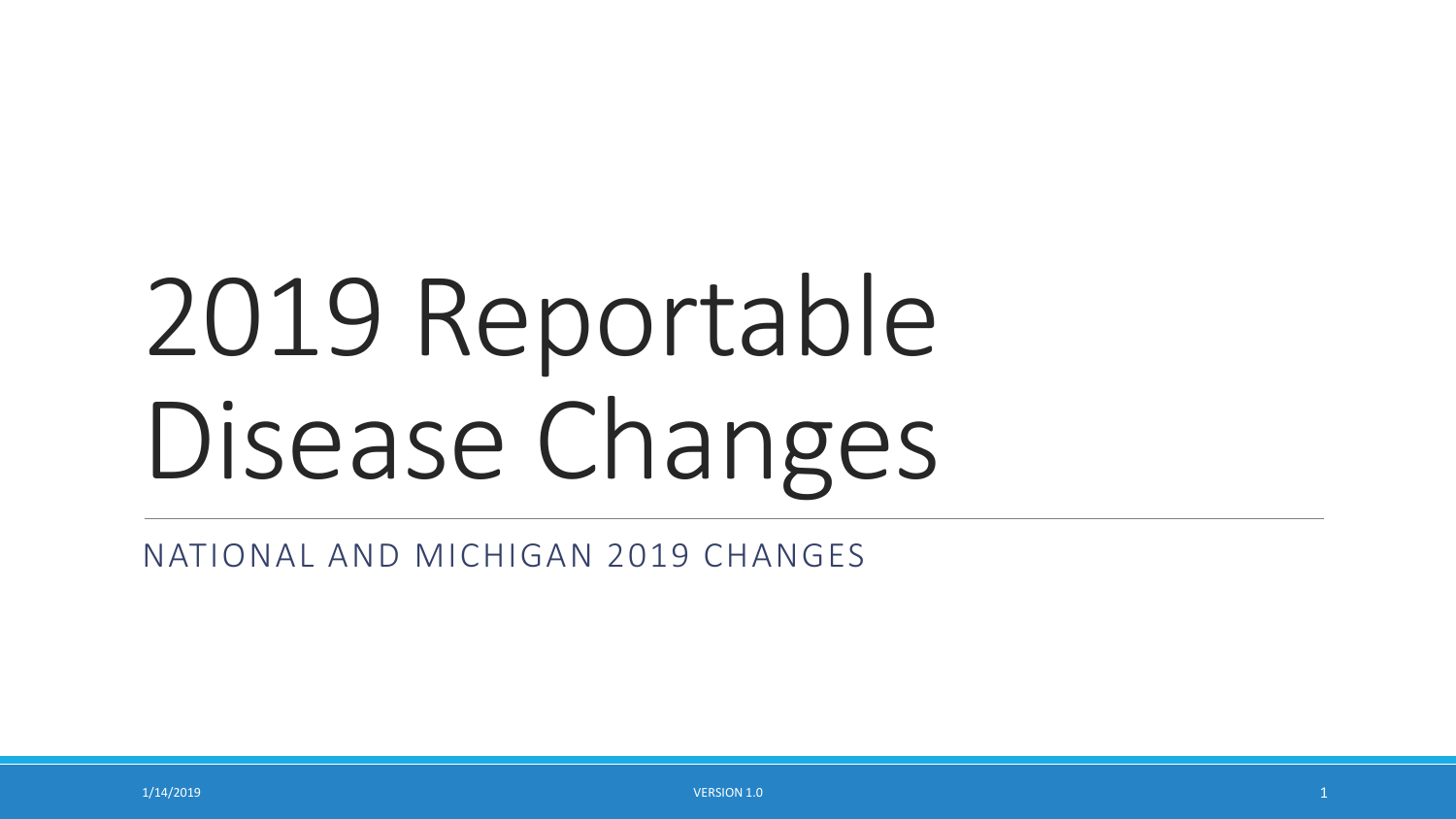### Background

- The National Notifiable Disease Surveillance System (NNDSS) offers surveillance case definitions with a set of uniform criteria used to define diseases for public health surveillance
- While the list of reportable conditions varies by state, the Council of State and Territorial Epidemiologists (CSTE) has recommended that state health departments report cases of selected diseases to CDC's National Notifiable Diseases Surveillance System (NNDSS). Every year, case definitions are updated using CSTE's Position Statements
- **In Michigan, reporting of conditions is mandated by the Michigan Public Health Code [Public Act**] 368 of 1978, 333.5111]. Section 333.5111 mandates that MDHHS annually review, update, and publish the list on the department's website
- Michigan's reportable disease requirements are updated yearly to reflect changes in national reporting guidance from the Centers for Disease Control and Prevention and CSTE. Changes to the Michigan requirements may also reflect updated laboratory testing capabilities, requests for epidemiologic data, and contacts for local health departments and laboratories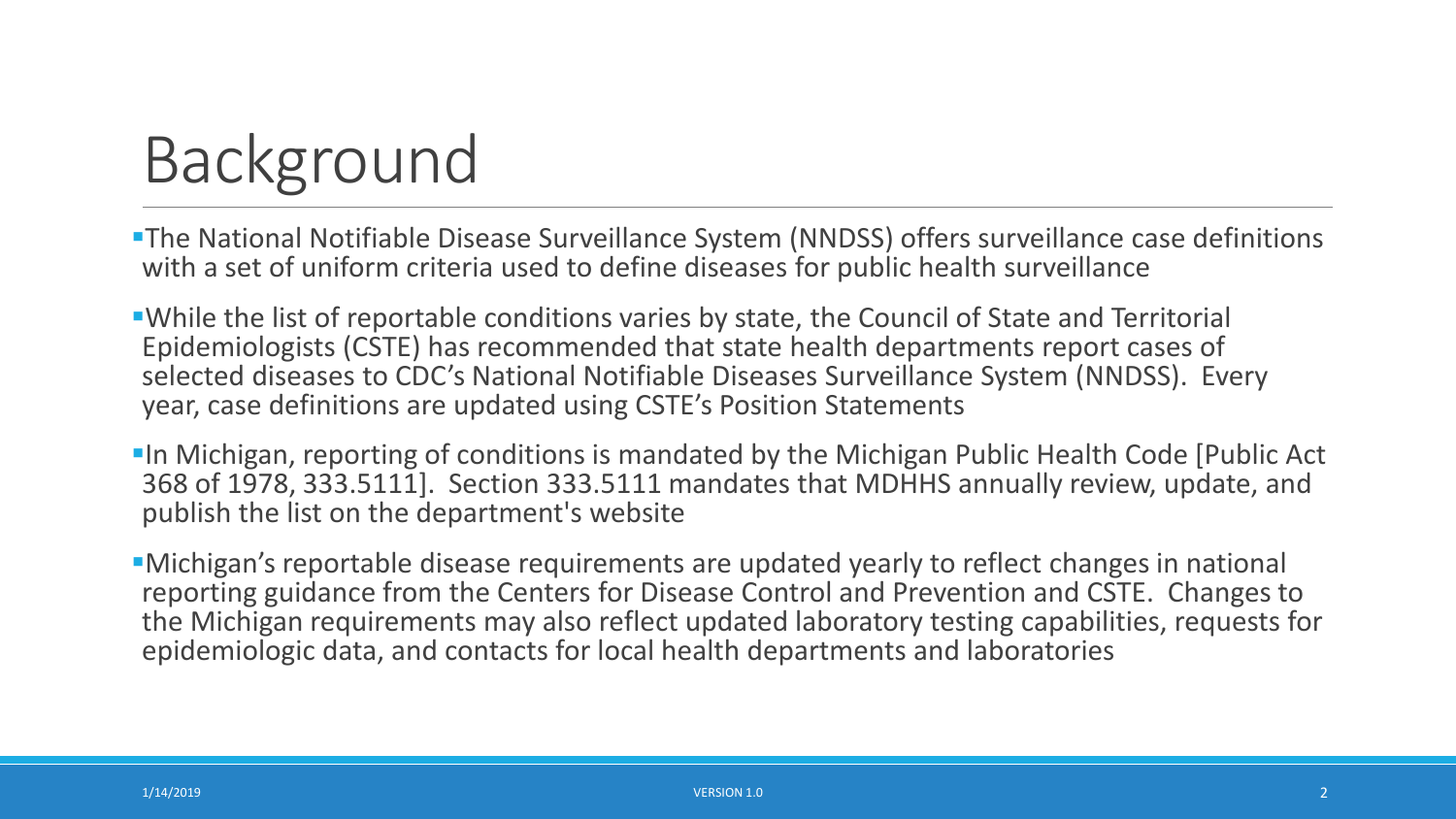### New National and Michigan Reportable Condition: *Candida auris*, clinical

- **C.** *auris* is a multidrug resistant yeast that can spread quickly in healthcare settings and has been associated with high morbidity and mortality
- Control of *C. auris* requires timely detection and adherence to recommended infection control practices
- Yeast identification methods used at many clinical laboratories often misidentify *C. auris* as other yeasts (e.g. *Candida haemulonii*), making detection and control of *C. auris* challenging
- *Candida auris* will now be routinely reportable through MDSS a specific reportable condition and condition specific case detail form is available in the system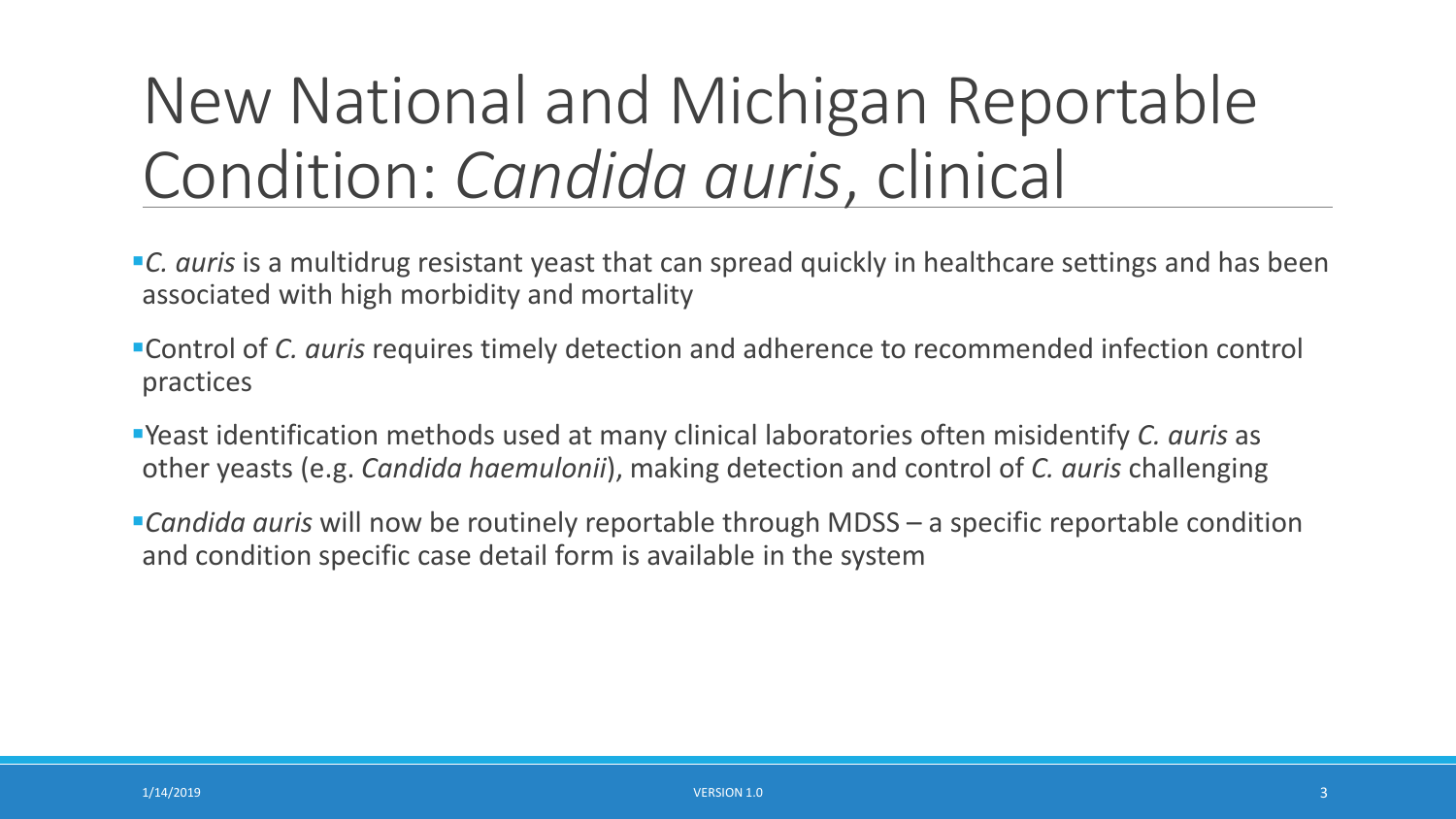### *Candida auris*, clinical case definition

Detection of *C. auris* in a specimen (from any body site) using either culture or a culture independent diagnostic test (CIDT) (e.g., Polymerase Chain Reaction [PCR])

Detection of an organism that commonly represents as a *C. auris* misidentification in a specimen by culture (i.e., *Candida haemulonii*): [https://www.cdc.gov/fungal/diseases/candidiasis/pdf/Testing-algorithm-by-method](https://www.cdc.gov/fungal/diseases/candidiasis/pdf/Testing-algorithm-by-method-temp.pdf)temp.pdf

**The complete case definition can be found at:** <https://wwwn.cdc.gov/nndss/conditions/candida-auris-clinical/case-definition/2019/>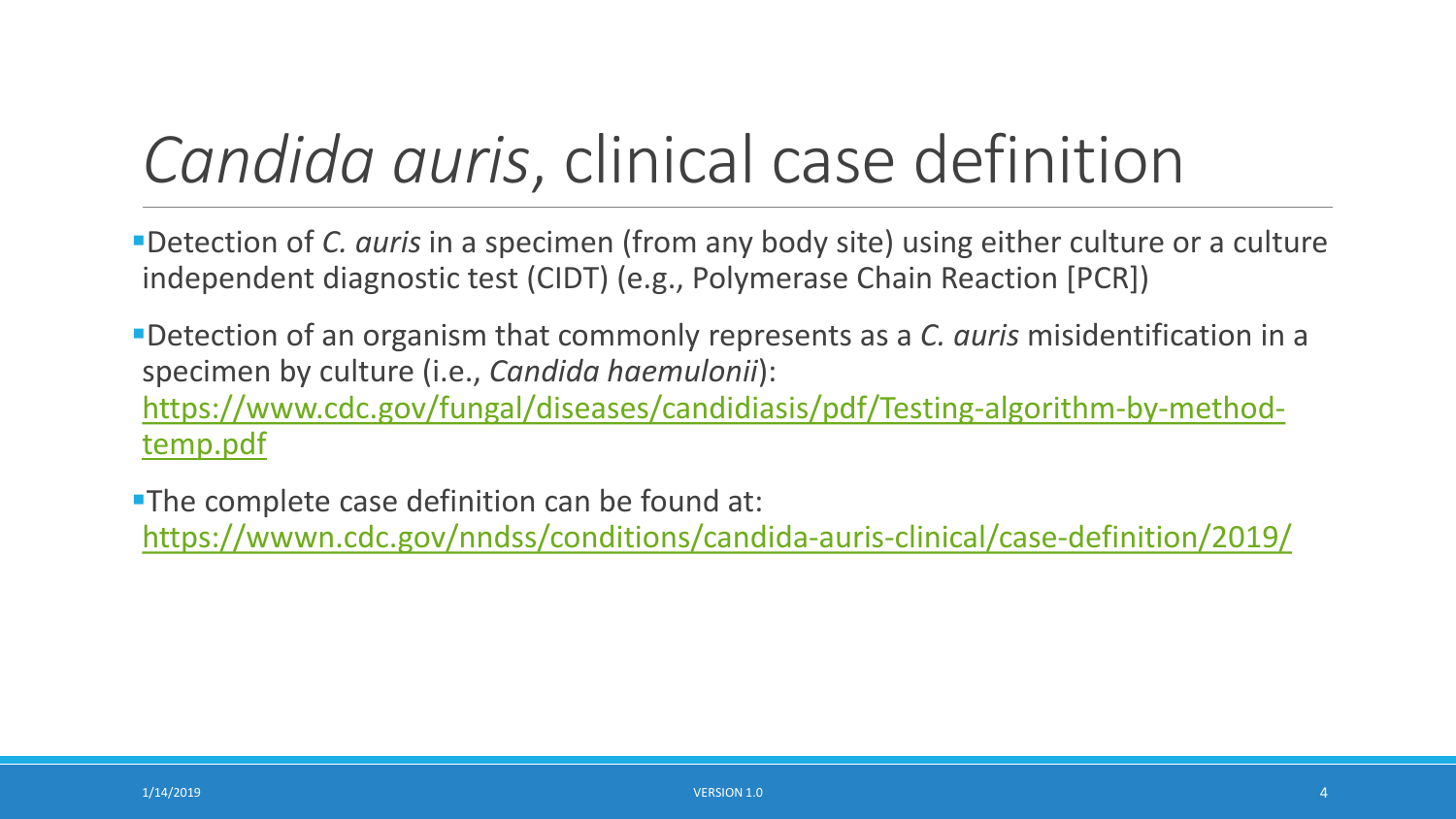## New Michigan Reportable Condition: Acute Flaccid Myelitis (AFM)

AFM was first identified in the US in 2014 during an enterovirus D68 epidemic. The CSTE approved a standardized case definition in 2015

- Single cases of AFM will be reportable (within 3 days) in Michigan. An AFM specific reportable condition and condition specific case detail form is available in MDSS
- Case definition [\(https://wwwn.cdc.gov/nndss/conditions/acute-flaccid-myelitis/case-definition/2018/\)](https://wwwn.cdc.gov/nndss/conditions/acute-flaccid-myelitis/case-definition/2018/):
	- Clinical Criteria: An illness with onset of acute flaccid limb weakness
	- **Laboratory Criteria for Diagnosis:** 
		- **Confirmatory:** a magnetic resonance image (MRI) showing spinal cord lesion largely restricted to gray matter and spanning one or more vertebral segments
		- Supportive: cerebrospinal fluid (CSF) with pleocytosis (white blood cell count  $>5$  cells/mm<sup>3</sup>)
	- **Probable: Clinically compatible case AND supportive laboratory evidence**
	- Confirmed: Clinically compatible case **AND** confirmatory laboratory evidence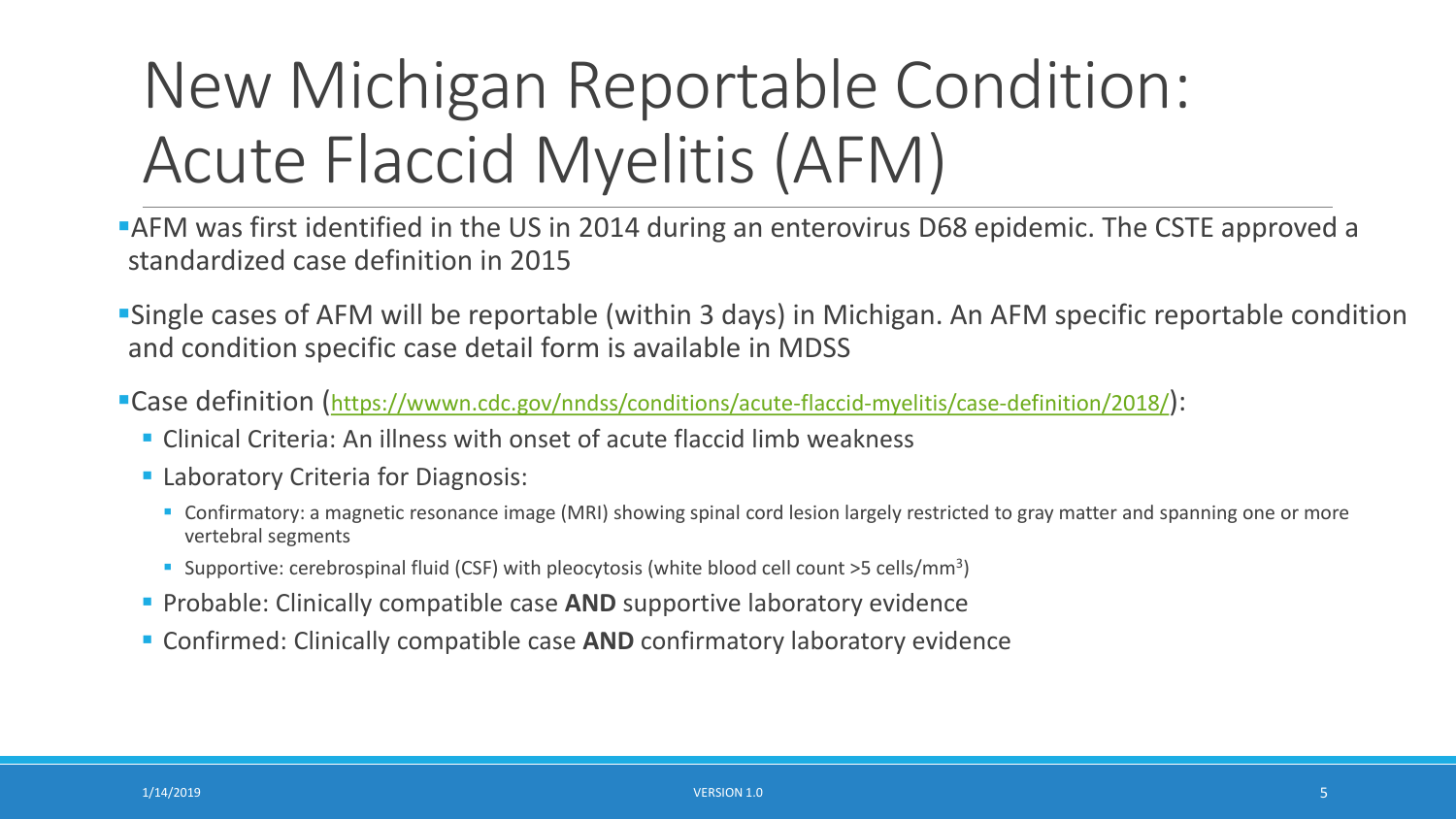# New Michigan Reportable Condition: Rabies Post-Exposure Prophylaxis (RPEP)

- Rabies Post-Exposure Prophylaxis (RPEP) will be considered reportable in Michigan in 2019
- **The MDSS disease condition "Animal Bite" will be removed and replaced with "Rabies: Potential** Exposure and PEP," which can be used for all potential rabies exposure case follow-up, regardless of RPEP treatment. *Note: this new form will be available in February 2019*
- **HCPs are now required to report any initiation of RPEP to an individual exposed or potentially** exposed to rabies, whether through a bite or other type of exposure
- In addition to reporting the patient information, the report must also contain the following:
	- Date, location, and description of the exposure incident
	- Animal species involved in the exposure (domestic, wildlife, etc.)
	- **Disposition of the exposing animal (dead, alive, escaped, available for observation, sent for rabies** diagnostic testing, etc.)
	- **Treatments initiated (wound treatment, tetanus immunization, rabies immune globulin administration,** rabies vaccine administration, etc.) and each subsequent rabies vaccine dose administered in the series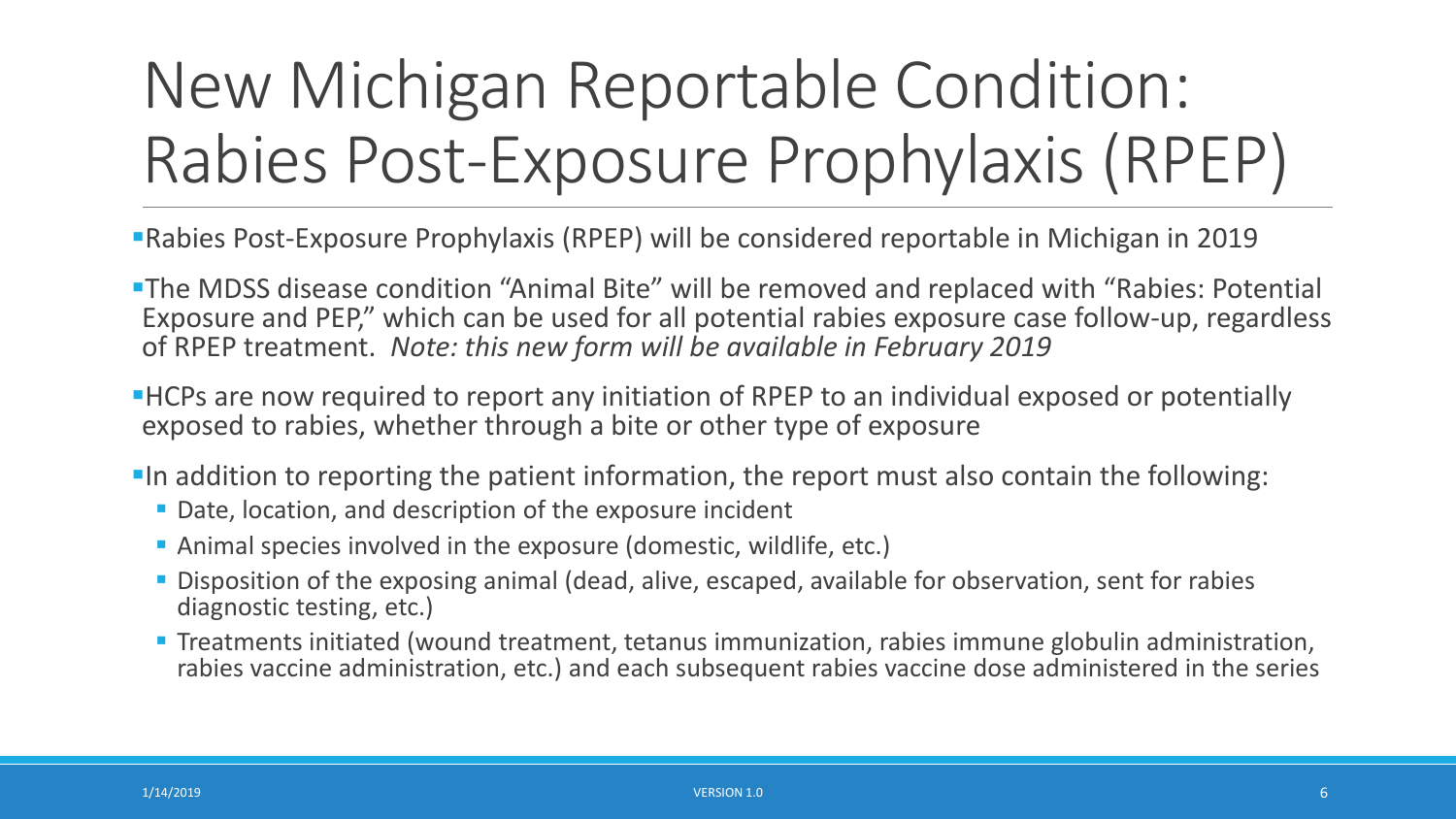### Revised National Case Definition: Diphtheria

•Removes the probable case classification. Cases can now only be classified as confirmed or suspect

•Toxin-producing *C. diphtheriae* cases from any anatomic site should be reported by state or local health departments to CDC as confirmed diphtheria cases

•The 2019 Diphtheria case definition can be found at: <https://wwwn.cdc.gov/nndss/conditions/diphtheria/case-definition/2019/>

•Note: data for Diphtheria will no longer be displayed in the weekly NNDSS tables beginning in 2019, but will continue to be displayed in the annual tables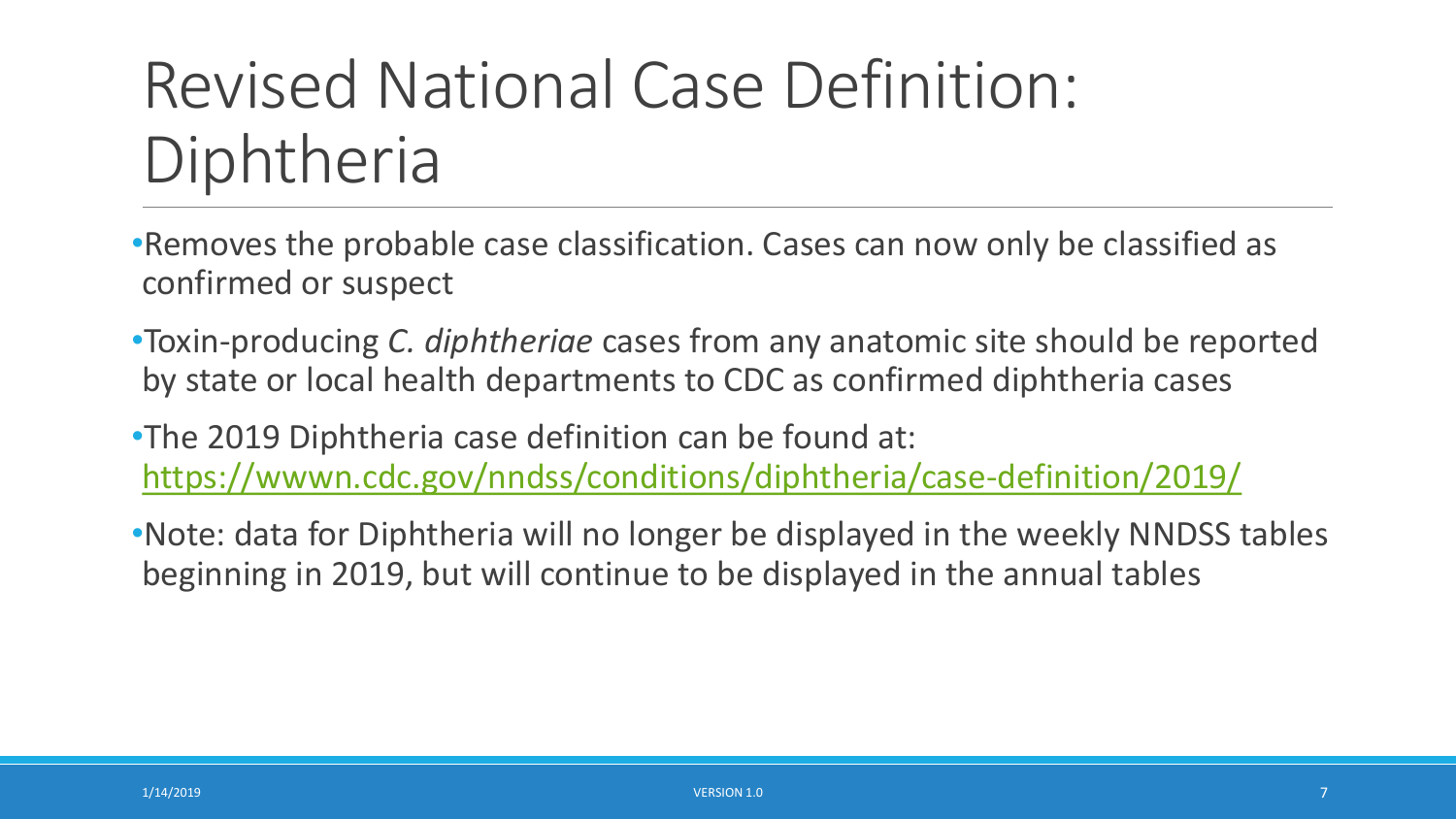### Revised National Case Definition: Hepatitis A

Incorporates nucleic amplification tests into the laboratory criteria. The previous 2012 hepatitis A case definition included only IgM antibody

**-[2019 Hepatitis A case definition \(https://wwwn.cdc.gov/nndss/conditions/hepatitis-a](https://wwwn.cdc.gov/nndss/conditions/hepatitis-a-acute/case-definition/2019/)**acute/case-definition/2019/)

**Clinical Criteria:** An acute illness with a discrete onset of any sign or symptom consistent with acute viral hepatitis (e.g., fever, headache, malaise, anorexia, nausea, vomiting, diarrhea, abdominal pain, or dark urine)

#### **AND**

a) jaundice or elevated total bilirubin levels ≥ 3.0 mg/dL, **OR**

b) elevated serum alanine aminotransferase (ALT) levels >200 IU/L,

#### **AND**

c) the absence of a more likely diagnosis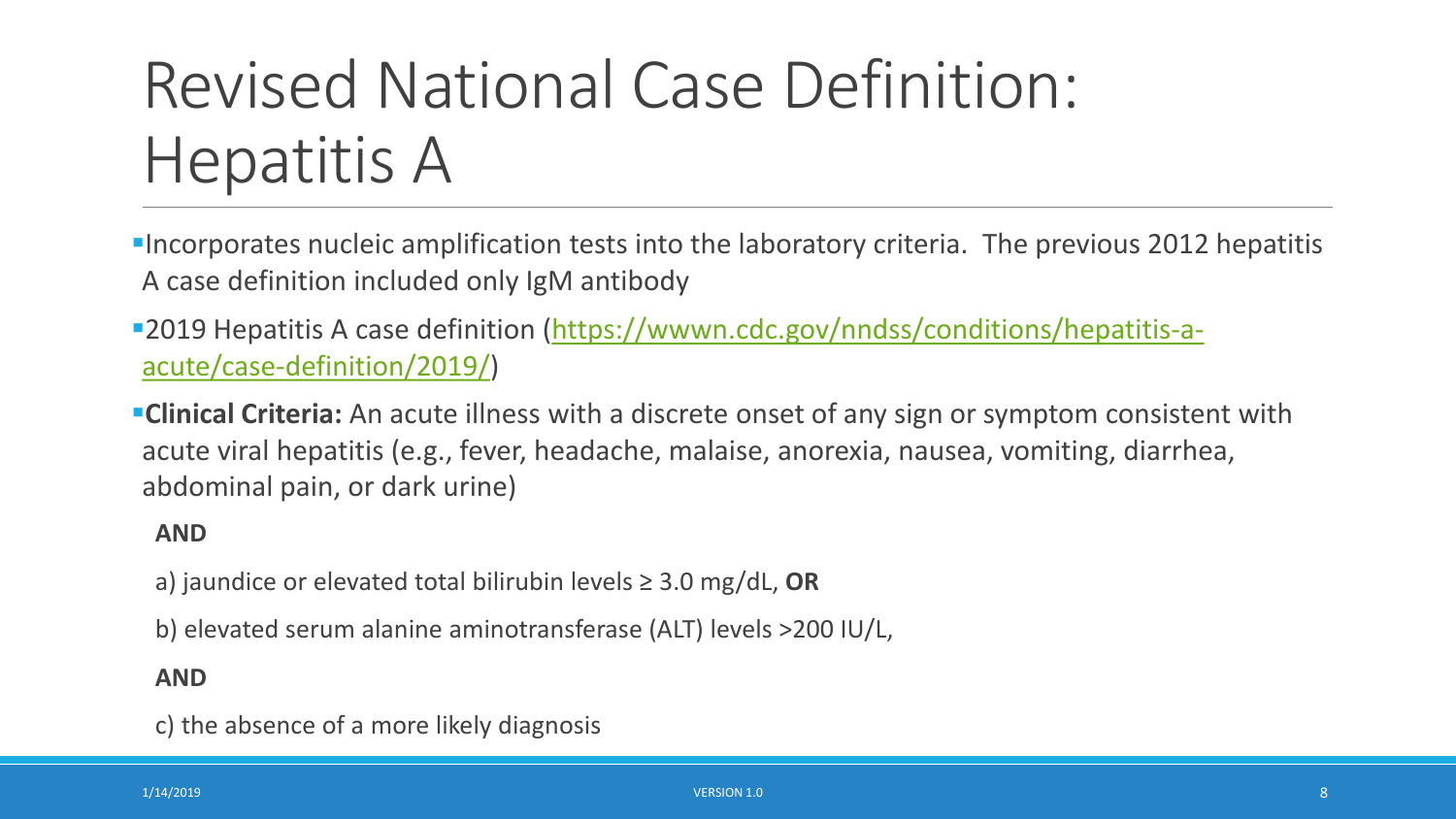### Revised National Case Definition: Hepatitis A, cont.

**Laboratory Criteria for Diagnosis:** IgM antibody to hepatitis A virus (anti-HAV) positive, **OR n**ucleic acid amplification test (NAAT; such as PCR or genotyping) for hepatitis A virus RNA positive

#### **Confirmed Case Classification:**

- A case that meets the clinical criteria and is IgM anti-HAV positive<sup>§</sup>, OR
- A case that has hepatitis A virus RNA detected by NAAT (such as PCR or genotyping), **OR**
- A case that meets the clinical criteria and occurs in a person who had contact (e.g., household or sexual) with a laboratory-confirmed hepatitis A case 15-50 days prior to onset of symptoms
- § And not otherwise ruled out by IgM anti-HAV or NAAT for hepatitis A virus testing performed in a public health laboratory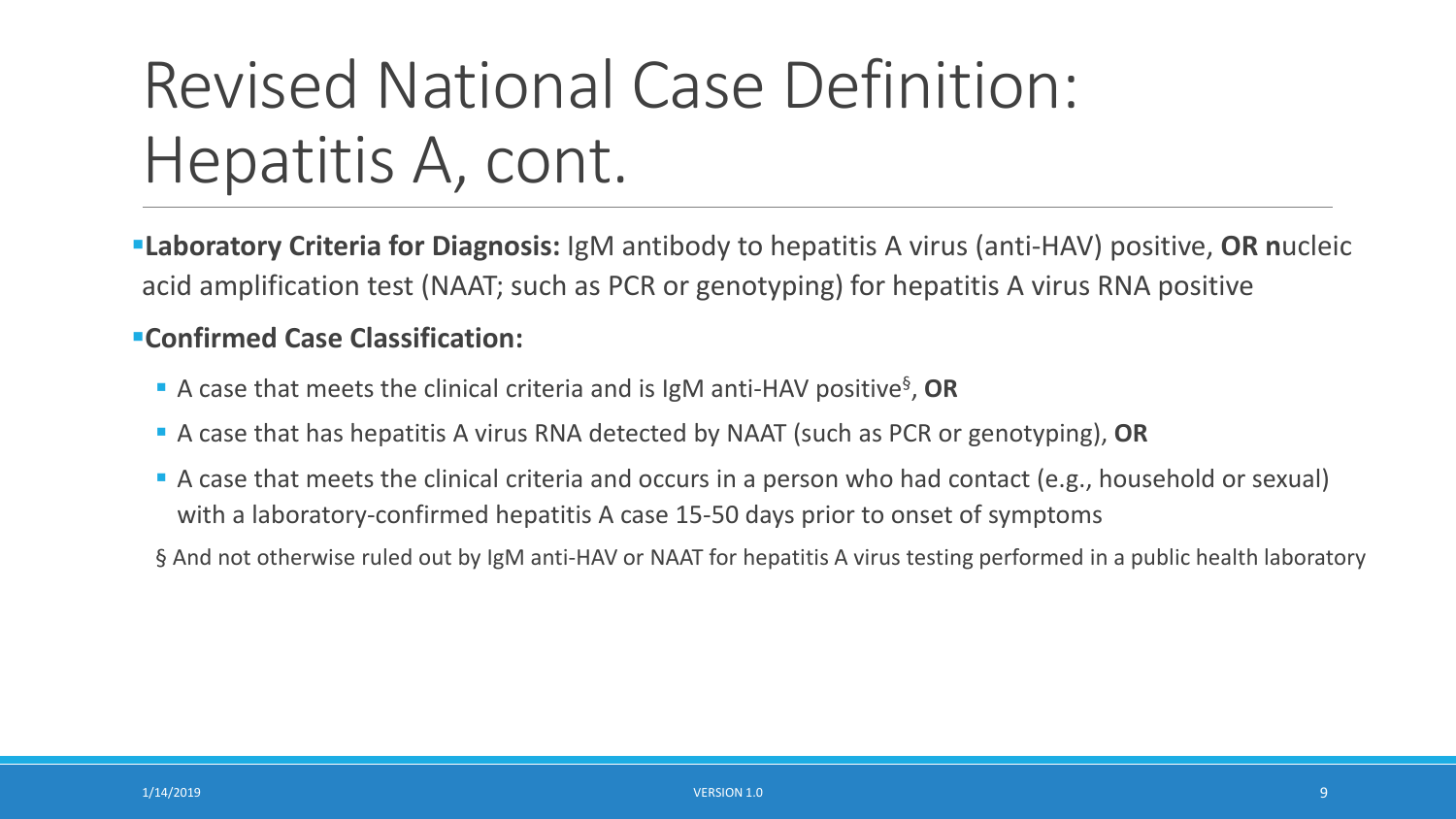### Revised National Case Definitions: *Salmonella* Typhi infection and *Salmonella* Paratyphi infection

- •In 2019, Salmonellosis (non-typhi) will be split into two groups:
	- 1) salmonellosis (excluding paratyphoid fever and typhoid fever), and
	- 2) paratyphoid fever (caused by *Salmonella* serotypes Paratyphi A, Parathpyi B (tartrate negative), and Paratyphi C)
- •Paratyphoid fever was added to MDSS in 2018 and has its own reporting form
- The *Salmonella* case definitions can be found at:
- *Salmonella* Paratphyi [infection: https://wwwn.cdc.gov/nndss/conditions/Salmonella-Paratyphi-](https://wwwn.cdc.gov/nndss/conditions/Salmonella-Paratyphi-Infection/case-definition/2019/) Infection/case-definition/2019/
- [Salmonella Typhi infection: https://wwwn.cdc.gov/nndss/conditions/Salmonella-Typhi-](https://wwwn.cdc.gov/nndss/conditions/Salmonella-Typhi-Infection/case-definition/2019/) Infection/case-definition/2019/
- Salmonellosis: <https://wwwn.cdc.gov/nndss/conditions/salmonellosis/case-definition/2017/>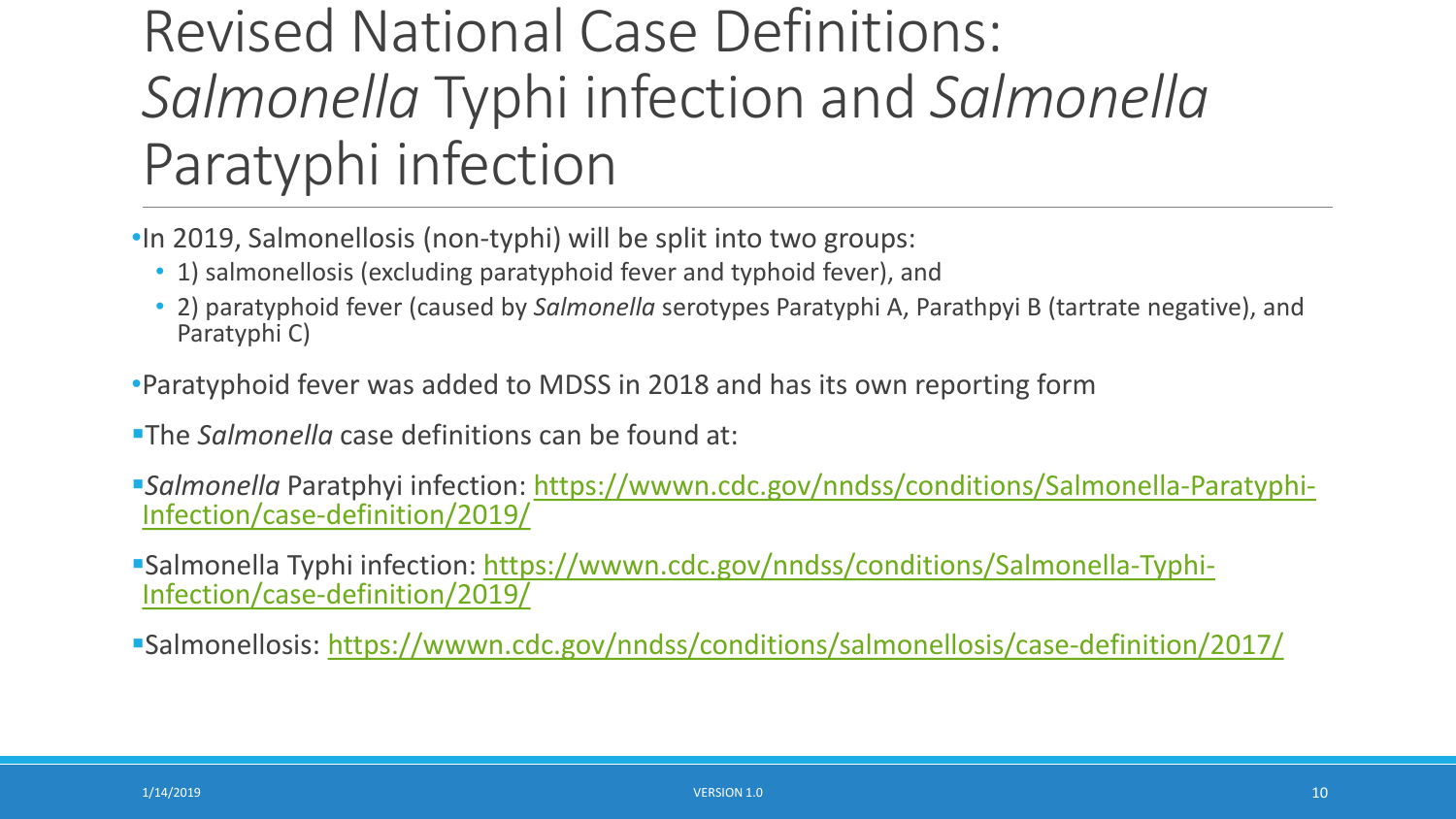### Revised National Case Definition: Yellow Fever

•Case definition revision addresses changes in diagnostic testing and the possible occurrence of yellows fever vaccine-associated viscerotropic disease

•The request of immediate notification of yellow fever cases has been removed and yellow fever has now been designated routinely notifiable

•The 2019 Yellow Fever case definition can be found at: <https://wwwn.cdc.gov/nndss/conditions/yellow-fever/case-definition/2019/>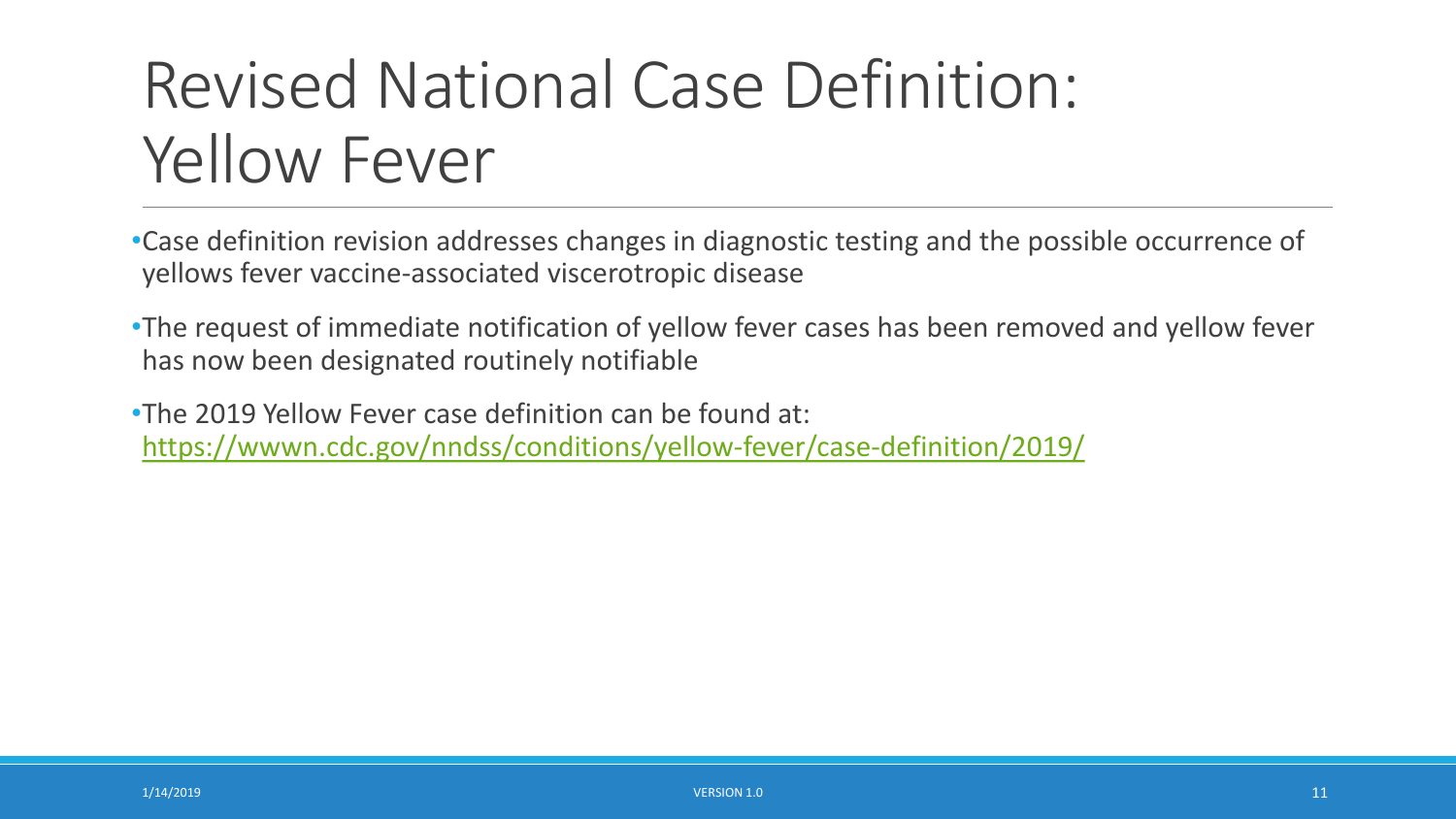### New Conditions Under Standardized Surveillance But Not Added to the NNDSS

**The following conditions are not reportable in MI but definitions have been created for them**

- •*Candida auris***, colonization/screening:** [https://wwwn.cdc.gov/nndss/conditions/candida-auris](https://wwwn.cdc.gov/nndss/conditions/candida-auris-colonization-screening/case-definition/2019/)colonization-screening/case-definition/2019/ Note: only *Candida auris***, clinical** is reportable in MI
- •**Respiratory Syncytial Virus-Associated Mortality (RSV-Associated Mortality):**  [https://wwwn.cdc.gov/nndss/conditions/respiratory-syncytial-virus-associated-mortality/case](https://wwwn.cdc.gov/nndss/conditions/respiratory-syncytial-virus-associated-mortality/case-definition/2019/)definition/2019/

• **Yersiniosis, non-pestis – only for FoodNet sites:**  https://www.cste.org/resource/resmgr/2018 position statements/18-ID-02.pdf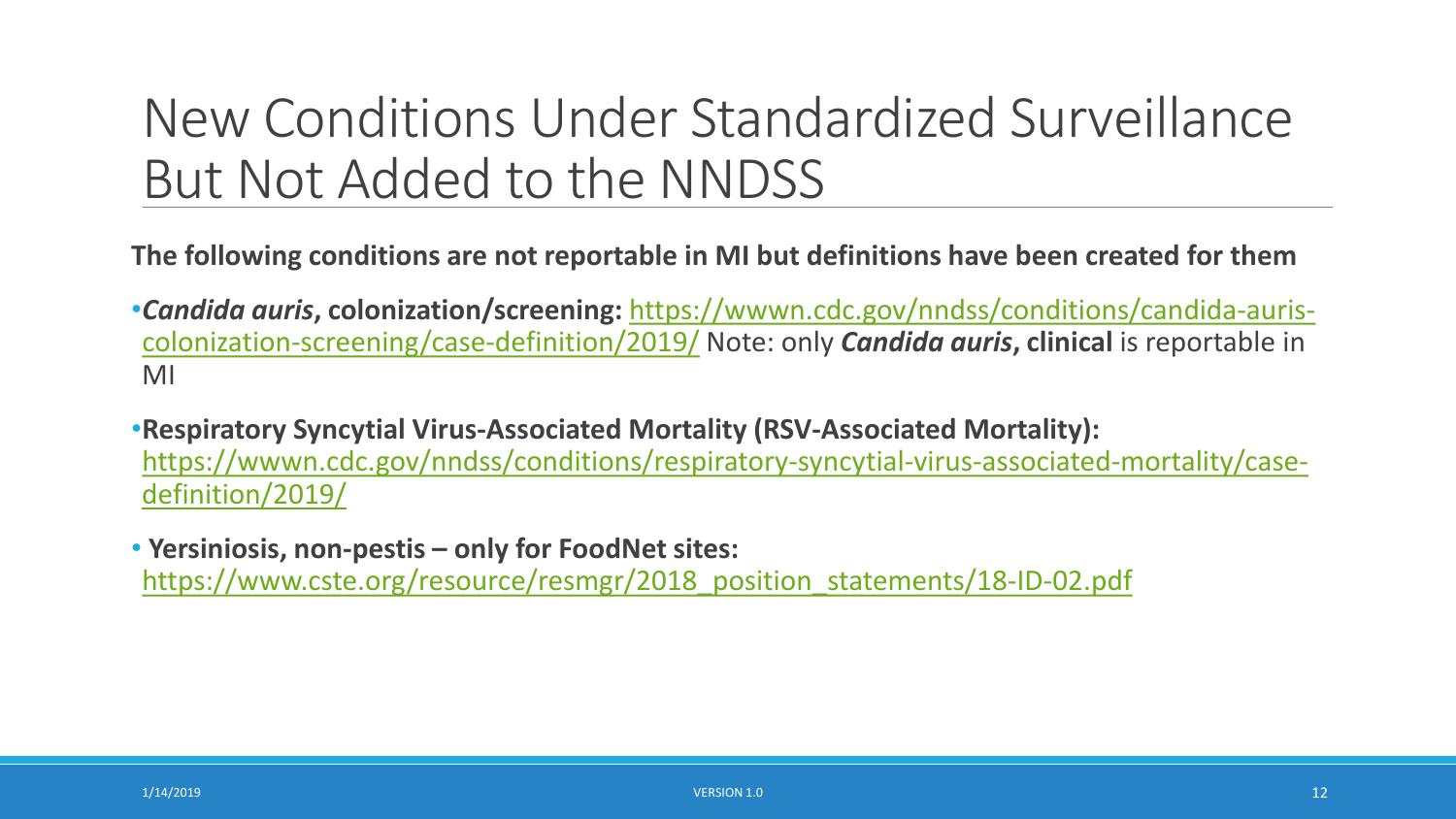# Conditions Being Removed from the Michigan Reportable Disease List

- Hepatitis D Virus (HDV)
	- HDV is not a nationally notifiable disease and there is no standardized case definition. Cases will still be able to be entered into MDSS on a voluntary basis
- Hepatitis E Virus (HEV)
	- HDE is not a nationally notifiable disease and there is no standardized case definition. Cases will still be able to be entered into MDSS on a voluntary basis
- The MDSS structure for Hepatitis D and E will remain if providers would like to report the diseases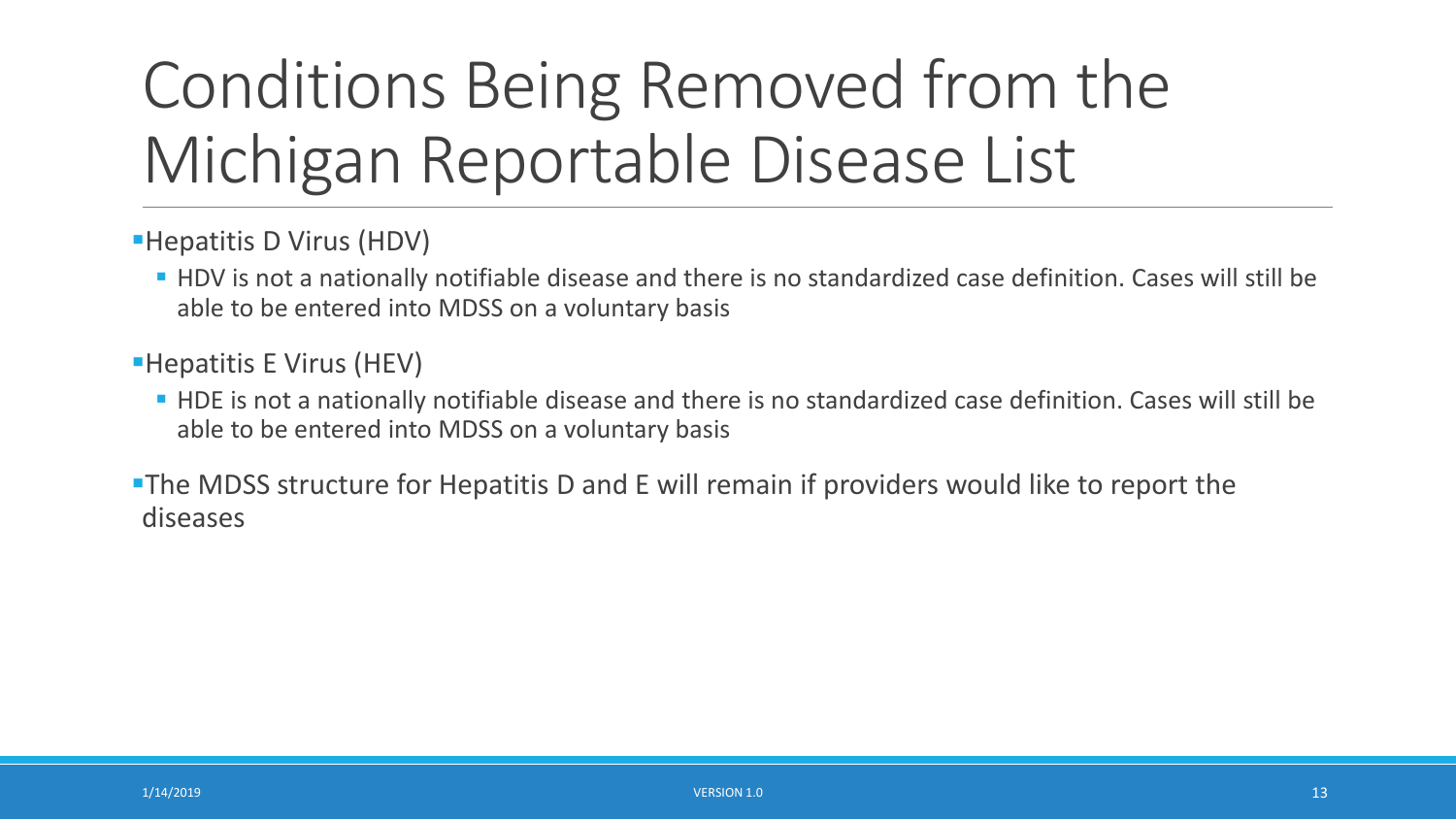# Modifications to Existing Conditions on the Michigan Reportable Disease List

#### **Cyclosporiasis (***Cyclospora***):**

 Added footnote (5) denoting that specimens or isolates are requested and should be sent to the MDHHS Lansing laboratory

#### **Hepatitis C:**

- MDHHS is requesting that all agencies reporting to the MDSS via Hl7 message, report the results of **ALL** HCV tests. That includes all positive **AND** negative HCV antibody, RNA, and genotype tests. Negative lab results will go into a holding queue in MDSS starting in February 2019
- **Paratyphoid Fever**: Salmonellosis (non-typhi) will be split into two groups: 1) salmonellosis (excluding paratyphoid fever and typhoid fever) and 2) paratyphoid fever (caused by Salmonella serotypes Paratyphi A, Paratyphi B (tartrate negative), and Paratyphi C
- **Rabies-Potential Exposures**: changes 'Animal Bite' in MDSS to "Rabies Potential exposure and PEP"
- **Legend**: Note (5) modified language to read "Respiratory: submit specimens, if available"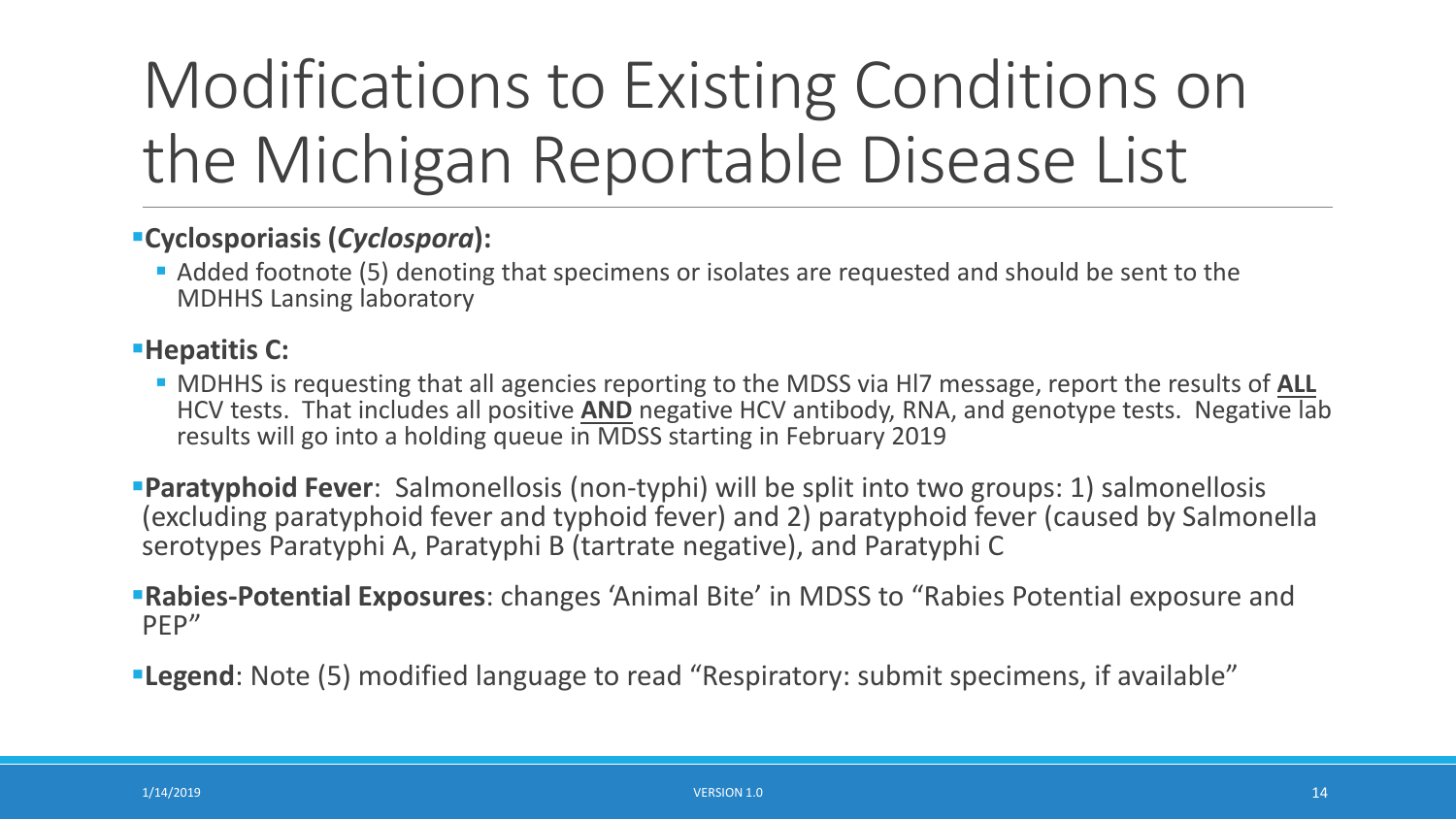### Michigan 2019 Updated Documents

Updated reportable disease lists (by pathogen and by condition), as well as the Healthcare Professional's Guide (Brick Book) are available for download at [www.michigan.gov/cdinfo](http://www.michigan.gov/cdinfo)



2019 REPORTABLE DISEASES IN MICHIGAN - BY PATHOGEN A Guide for Physicians, Health Care Providers and Laboratories Report the following conditions to the Michigan Disease Surveillance System (MDSS) or local health department (see reverse) within 24 hours (unless otherwise noted) if the agent is identified by clinical or laboratory diganosis. Report the unusual occurrence, outbreak or epidemic of any disease or condition, including healthcare, associated infection Acute flaccid myelitis (1) Klebsiella sop., Carbapenemase Producing-Carbapenem Resistant (5) Legionella species (Legionellosis) (5) Anaplasma phagocytophilum (Anaplasmosis) Arboviral encephalitides, neuro- and non-neuroinvasive: Leptospira species (Leptospirosis) Listeria monocytogenes (Listeriosis) (5, 6)<br>Measles virus (Measles/Rubeola) Chikungunya, Eastern Equine, Jamestown Canyon, La Crosse, Powassan, St. Louis, West Nile, Western Fouine, Zika (6) Powassan, ac. cours, west Meningitis: bacterial, viral, fungal, parasitic, and amebic Mumps virus Bacillus anthracis and B. cereus serovar anthracis (Anthrax) (4) **Blastomyces dermatitidis (Blastomycosis)** Mycobacterium leprae (Leprosy or Hansen's Disease) Bordetella pertussis (Pertussis) Mycobacterium tuberculosis complex (Tuberculosis) Borrelia burgdorferi (Lyme Disease)<br>Brucella species (Brucellosis) (4)<br>Burkholderia mallei (Glanders) (4) report preliminary and final rapid test and culture results (4) Neisseria conorrhoeae (Gonorrhea) (3, 6) Neisseria meningitidis, sterile sites (Meningoco Burkholderia pseudomallei (Melio Orthopox viruses, including: Smallpox, Monkeypox (4) **Incident** Plasmodium species (Malaria) Campylobacter species (Campylobacteriosis) Candida auris (Candidiasis) (4) Poliovirus (Polio) Chlamydia trachomatis (Trachoma, genital infections, LGV) (3, 6) Prion disease, including CJD Chlamydophila psittaci (Psittacosis) Rabies virus (4) Clostridium botulinum (Botulism) (4) Rabies: potential exposure and post exposure prophylaxis (PEP) **Rickettsia species (Spotted Fever)** Clostridium tetani (Tetanus) Coccidinidae immitis (Coccidini Rubella virus (6) Coronaviruses (SARS, MERS-CoV) (5) Corvnebacterium diphtheriae (Diphtheria) (5) Paratyphi B (tartrate negative), and Paratyphi C (5) xiella burnetii (Q Fever) (4) Salmonella typhi (Typhoid Fever) (5) Cryptosporidium species (Cryptosporidiosi: Cyclospora species (Cyclosporiasis) (5) Shigella species (Shigellosis) (5) Dengue virus (Dengue Fever) aphylococcus aureus Toxic Shock Syndrome () **Ehrlichia species (Ehrlichiosis)** Staphylococcus aureus, vancomycin intermediate resistant (VISA (5)/VRSA (4)) Encephalitis, viral or unspecified Enterobacter sop., Carbapenemase Producine-Carbapenem Resistant (5) Streptococcus pneumoniae, sterile sites Streptococcus pyogenes, group A, sterile sites, including<br>Streptococcal Toxic Shock Syndrome (STSS) Escherichia coli, Carbapenemase Producing-Carbapenem Resistant (5) Escherichia coli, O157:H7 and all other Shiga toxin positive serotypes (including HUS) (5) Treponema pallidum (Syphilis) (6) cisella tularensis (Tularemia) (4) **Trichinella spiralis (Trichinellosis** Varicella-zoster virus (Chickenpox) (6) Giardia species (Giardiasis) Guillain-Barre Syndrome (1) Vibrio cholera (Cholera) (4) Vibrio species (Vibriosis: non-cholera species) (5) Haemophilus ducreyi (Chancroid) Haemophilus influenzae, sterile sites only-submit isolates Yellow fever virus **Yersinia enterocolitica (Yersiniosis)** for serotyping for patients <15 years of age (5) **Yersinia pestis (Plague) (4)** Hantavirus **Imorrhagic Fever Viruses (4)** LEGEND<br>1) Reporting within 3 days is required.<br>2) Reporting within 7 days is required. Hepatitis A virus (Anti-HAV IgM, HAV genotype) Hepatitis B virus (HBsAg, HBeAg, anti-HBc IgM, HBV NAAT, HBV genotype; report all HBsAg and anti-HBs (positive, negative, 3) Sexually transmitted infection for which expedited partner th indeterminate) for children  $\leq$  5 years of age) (6)<br>Hepatitis C virus (all HCV test results including positive and negative is authorized. See www.michigan.gov/hivstd for details. 4) A laboratory shall immediately submit suspect or confirmed antibody, RNA, and genotype tests) (6) isolates, subcultures, or specimens from the patient being tested Histoplasma capsulatum (Histoplasmosis) to the MDHHS Lansing laboratory. HIV (tests including: reactive immunoassays (e.g., Ab/Ag, TD1/TD2,WB, I Isolate requested. Enteric: If an isolate is not available from non EIA, IA), detection tests (e.g., VL, NAAT, p24, genotypes), CD4 culture based testing, the positive broth and/or stool in transport counts/percents; and all tests related to perinatal exposures) (2,6) medium must be submitted to the MDHHS Lansing laboratory. Influenza virus (weekly aggregate counts) Respiratory: Submit specimens, if available Pediatric influenza mortality, report individual cases (5) Report pregnancy status, if available. Novel influenza viruses, report individual cases (5, 6)

lue Bold Text = Category A bioterrorism or select agent, notify the

MDHHS Laboratory immediately: (517) 335-8063

vasaki Disease (1)